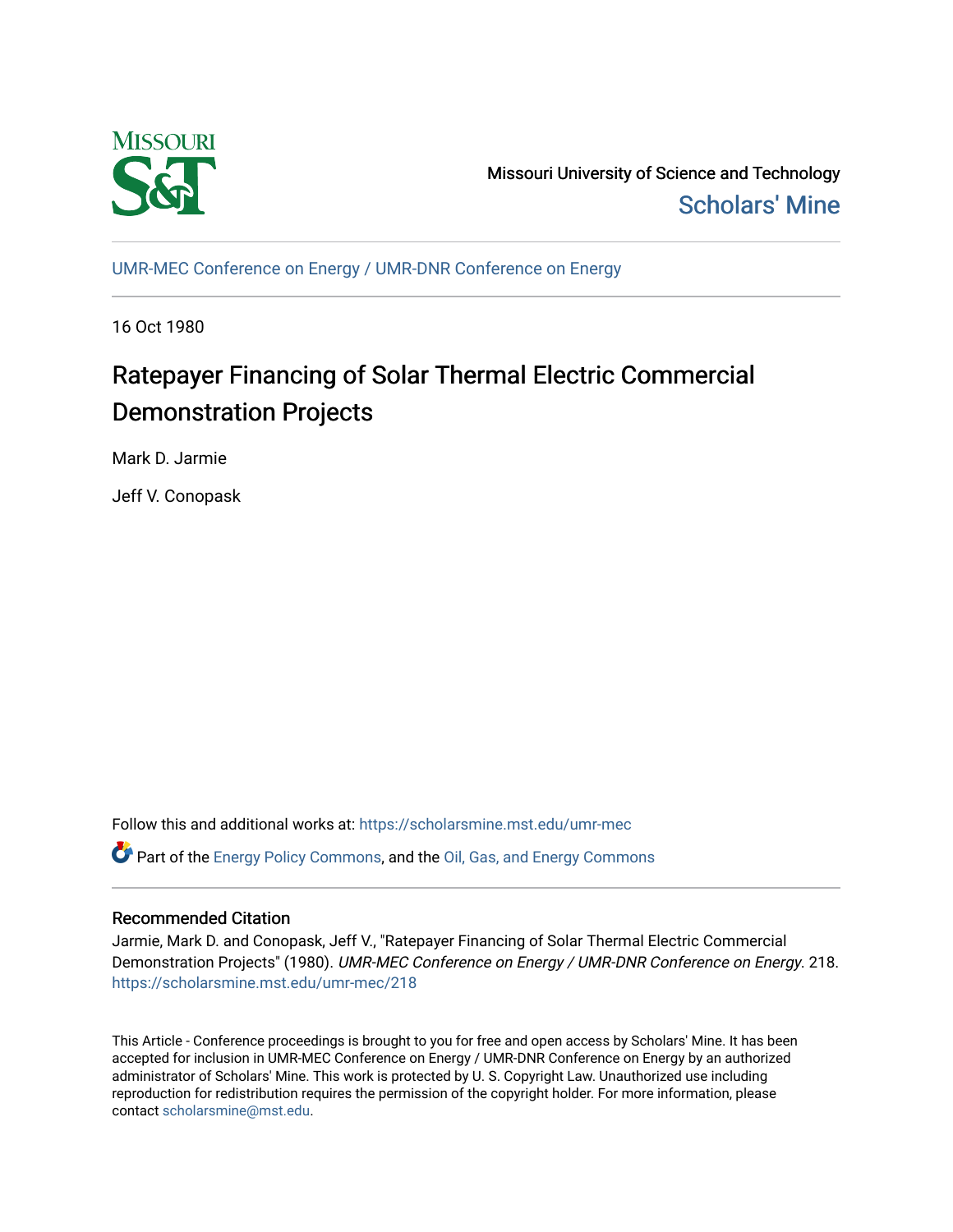#### **RATEPAYER FINANCING OF SOLAR THERMAL ELECTRIC COMMERCIAL DEMONSTRATION PROJECTS**

**Mark D. Jarmie International Research and Technology Corporation and Jeff V. Conopask, Ph.D.\* Science Applications Incorporated**

### **INTRODUCTION**

**Commercialization of a new energy supply technology requires demonstration of its feasibility to potential customers at each staqe of development. While small improvements of proven energy supply svstems are usually privately pioneered, larger or more uniaue research projects are often delaved as economic and technical concerns are assuaged through public sector R&n funding. For solar thermal central receivers, even though their technical viability has been tested on a small scale, acceptance by utilities will require full-scale field experiments and commercial-sized demonstration plants. ^**

**These facilities will not be inexpensive; cost estimates per project are over \$100 million. This may tax the ability of the Department of Enerqv to cost-share more than a limited number of facilities due to budgetary constraints. Consequently, the utilities mav be forced to finance solar plants throuqh private sector capital markets. Those markets have not yet been tapped because the perceived technical risk and speculative project revenue generation of solar thermal electric systems has made private capital prohibitivelv expensive if available at all. If a utility could be guaranteed a fair return on all reasonably incurred project costs, those concerns would be alleviated and a new source of financing**

**A survey of nine southwestern utilities concluded that large-scale operating and reliability data are prerequisites for utilitv commitment Views on Livermore, to the concept receiver svstems. Fish, M.J. , "Utilitv Solar Thermal Central Receivers," Sandia Laboratories, for the U.S. Department of Enerqv, April, 198f).**

**Recent empirical work in the market diffusion of photovoltaic enerqv systems suggests that the likelihood of product adoption in a given end-use sector is increased as the number of successful installations increase. Conversely, almost two-thirds of the market surveyed indicated that between one and ten demonstration projects were necessary before the system could be considered. Lilien, Cary L. , 'Wie Diffusion of Photovoltaics: Background, Modeling, and Initial Reaction of the Agricultural-Irriqation Sector," Energy Laboratory of the Massachusetts Institute of Technology, Cambridge, Mass., for the U.S. Department of Energy, March 1978.**

**<sup>&#</sup>x27;Work on this subject was begun while the authors were affiliated with the PRC Enerqy Analysis Company under DOE Contract No. E6-77-C-01- 4024.**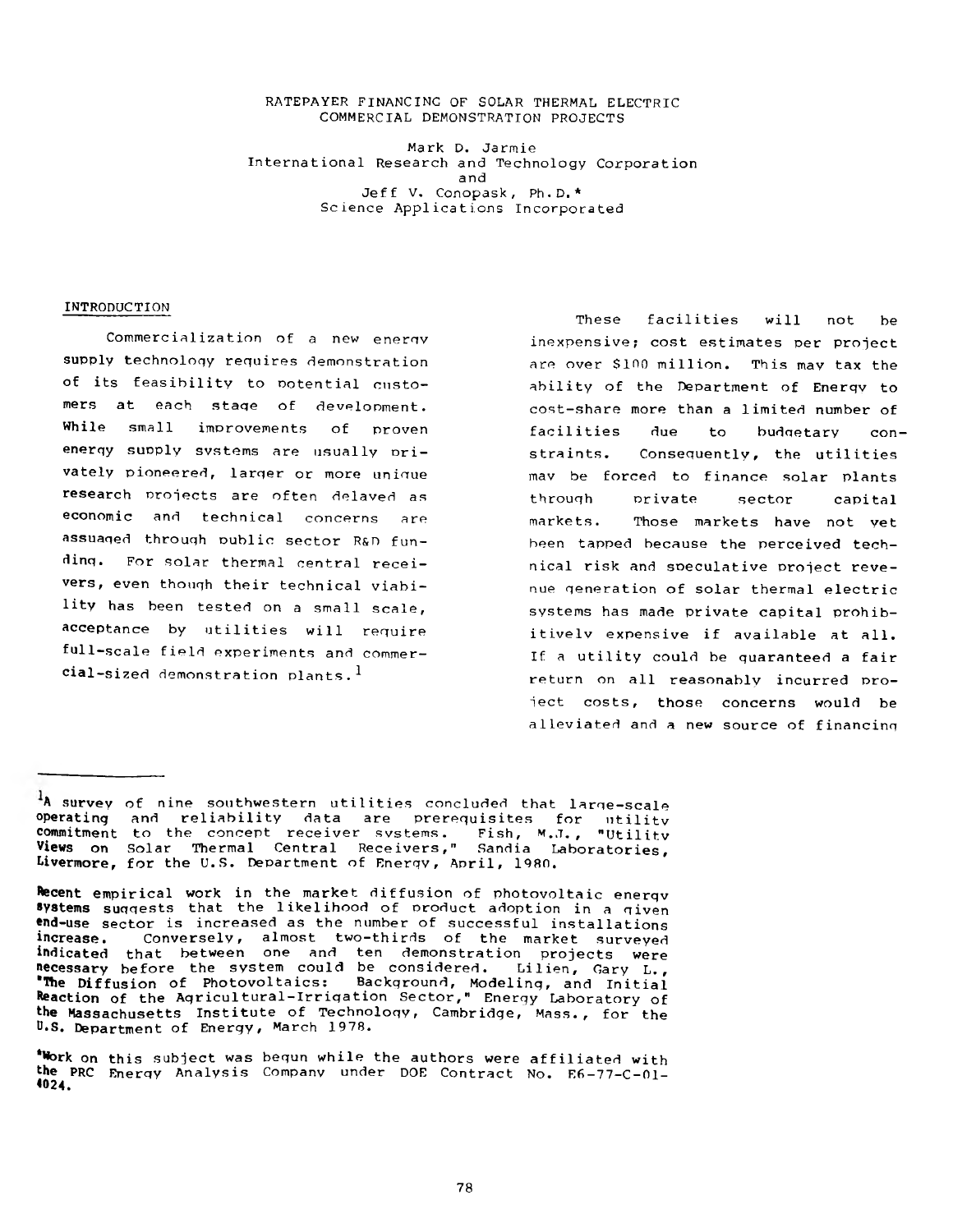**for solar thermal electric field experiments miqht be opened.**

**The Federal Enerqv Requlatorv Commission^ has recoqnized that utilities will olav an important role in the development of alternative enerqv sources. While the Commission has not yet addressed utilitv use of solar enerqy supply sources, its requlatory philosophy has evolved from tentative support of financially speculative enerqy supply undertakings to approval of projects with considerable technical and financial risk. Evidence of the Commission's position came late last year when the Commission took the first major federal action facilitatinq the development of a commercial-sized synthetic fuels facilitv.3 The Commission approved a rate structure which provided the requisite financial quarantees for the Great Plains Gasification Associates to construct a hinh-Rtu coal ossifi**cation plant.<sup>4</sup> The Commission found

**that the project was essential to the development of a coal qas industry and required, amonq other provisions, that customers of the natural qas companies bear the costs of the project, regardless of its success in operation.**

**This report will suqqest that the Commission's clear RD&D policy, as most recently articulated throuqh its Great Plains opinion, provides an unexplored opportunity for the financing of solar thermal field experiments. Specif icallv, we will examine the Commission's regulations and rulings reqardinq alternative enerqv research and development efforts to demonstrate substantial precedent for RD&D support. With that background, we will assess the potential for financinq a solar central receiver demonstration project for utilitv application throuqh ratepayer surcharges and project quarantees.**

2 **The terms, "Federal Enerqv Regulatory Commission" (FERC), "Federal Power Commission" (FPC), and "Commission" have been used interchangeably throughout this report. Jurisdiction over electric utility rate regulation had originally been conferred on the Federal Power Commission bv the Federal Power Act, 16 USC 791a et seq. The FPC's authority with respect to electricity rates and charges was expressly transferred to FERC by the DOE Organization Act, Pub Law 95- . •. 5401(a), 91 Stat 565, 582. Relevant amendments to FERC jurisdiction occurred under the Public Utilitv Requlatorv Policies Act of 1978 (PURPA), a part of the National Enerqv Act, Pub. Law 95-617, 92 Stat 3117 et seq. See especially 92 Stat at 3140.**

**Great Plains Coal Gasification, successor in interest to ANR Gasification Properties Company and PGC Coal Gasification Company et al. , Opinion No. 69, issued November 21, 1979, and Opinion No. 69-A, issued January 21, 1980. Opinion No. 69 is hereinafter cited as "Great Plains."**

<sup>4</sup>The Great Plains Gasification Associates are a general partnership **formed by five corporations that are affiliates of certain pipeline companies under the jurisdiction of the Commission. The partners are: Columbia Coal Gasification Corp., an affiliate of Columbia Gas Transmission Corp.; ANR Gasification Properties Co., an affiliate of Michigan Wisconsin Pipe Line Co.; PGC Coal Gasification Properties c£;r Tan afflliat®. ,°.f Natural Gas Pipeline Company of America; Tenneco SNG Inc., an affiliate of Tennessee Gas Pipeline Co., a division of** Tenneco Inc.; and Transco Coal Gas Co., an affiliate of<br>Transcontinental as Pipe Line Co.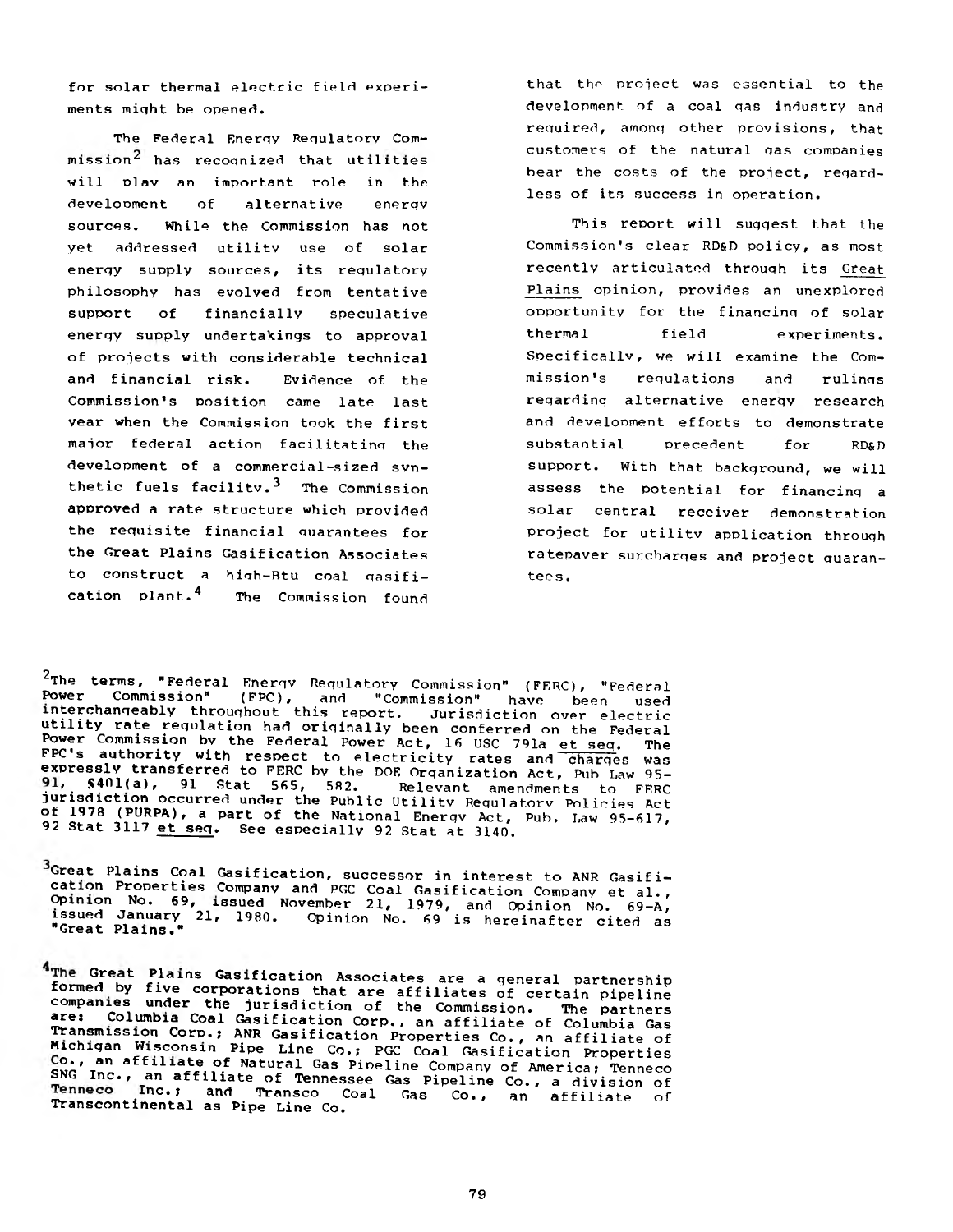#### **NATURE** OF THE INVESTMENT RISK

Before examining the concept of rate surcharges for supporting larqe scale solar commercial demonstration plants, it is necessary to discuss in qeneral terms the investment constraints faced by the utility. Due to the requirements of providing adequate service quality at reasonable rates with reasonable profits, the requlated industry has aoproached investment in capacity additions in a qenerally risk adverse manner. Generally, only established qeneratinq technoloqies were considered for capacity additions. Consequentlv, the technical risk problem has qenerally not been a stronq influence on utility considerations of evolving energy supply technologies.<sup>5</sup> The

financial risks encountered bv a utility include any risk which will abuse the authorized rate of return bv (1) not allowinq the utility to recover its cost of capital, (2) not maintaininq the financial inteqrity of the enterprise, or (3) failinq to attract new capital.<sup>6</sup> Since modern generating plants are physically larger, cost more to construct, and take longer to get in the rate base, the traditional economic issues of utilities versus the regulatory bodies have returned to center stage during the last decade's high inflation. The concern of maintaining a rate of return close to the imbedded cost of capital has created financial difficulties in attractinq new hiqher nriced capital. $7$  Since the rate navers

<sup>5</sup>This has been true even for nuclear nower where military experience (i.e., submarines) was qained even before the Shippinqport commercial demonstration plant. Moreover, utilities have never really had to consider a radically new technology before as the solar technologies are now forcinq them to do.

<sup>6</sup>The utility manager's investment decision is colored by his need to attract new financial capital. As a class, investors in utilities tend to be interested in secure, low-risk investment opoortunities that will provide a steady, if comparatively reduced, current return. Manaqement decision makinq is thus under heavy pressure to **adopt** only the most risk-free technoloqies, a practice which serves the utility and coincidently provides a reliable quality of service to customers. Such amplified risk aversion could also prolonq solar commercialization. For a far-reachinq discussion of potential commercialization. For a far-reaching discussion of potential<br>investor influence in a utility's decisions regarding nuclear power, see Ferrar, Terry A., "Three Mile Island -- The Requlatory Challenge of 1979," Public Utilities Fortnightly, July 19, 1979, p. IS. 7

 $7$ Por an excellent discussion of utility rate making procedures, see Garfield, Paul J. and Wallace F. Lovejoy, Public Utility Economics, (Enqlewood Cliffs, N.J.: Prentice-Hall, Inc., 1964). For a current discussion of rate reform see Aman, Alfred C., Jr., and Glen S. Howard, "Natural Gas and Utility Rate Reform: Taxation Throuqh Rate Making," Hastings Law Journal, May 1977. Two measures to partially mitigating these risks are the Adjustment for Funds Used During Construction and Construction Work in Progress surcharges. Both are discussed further infra.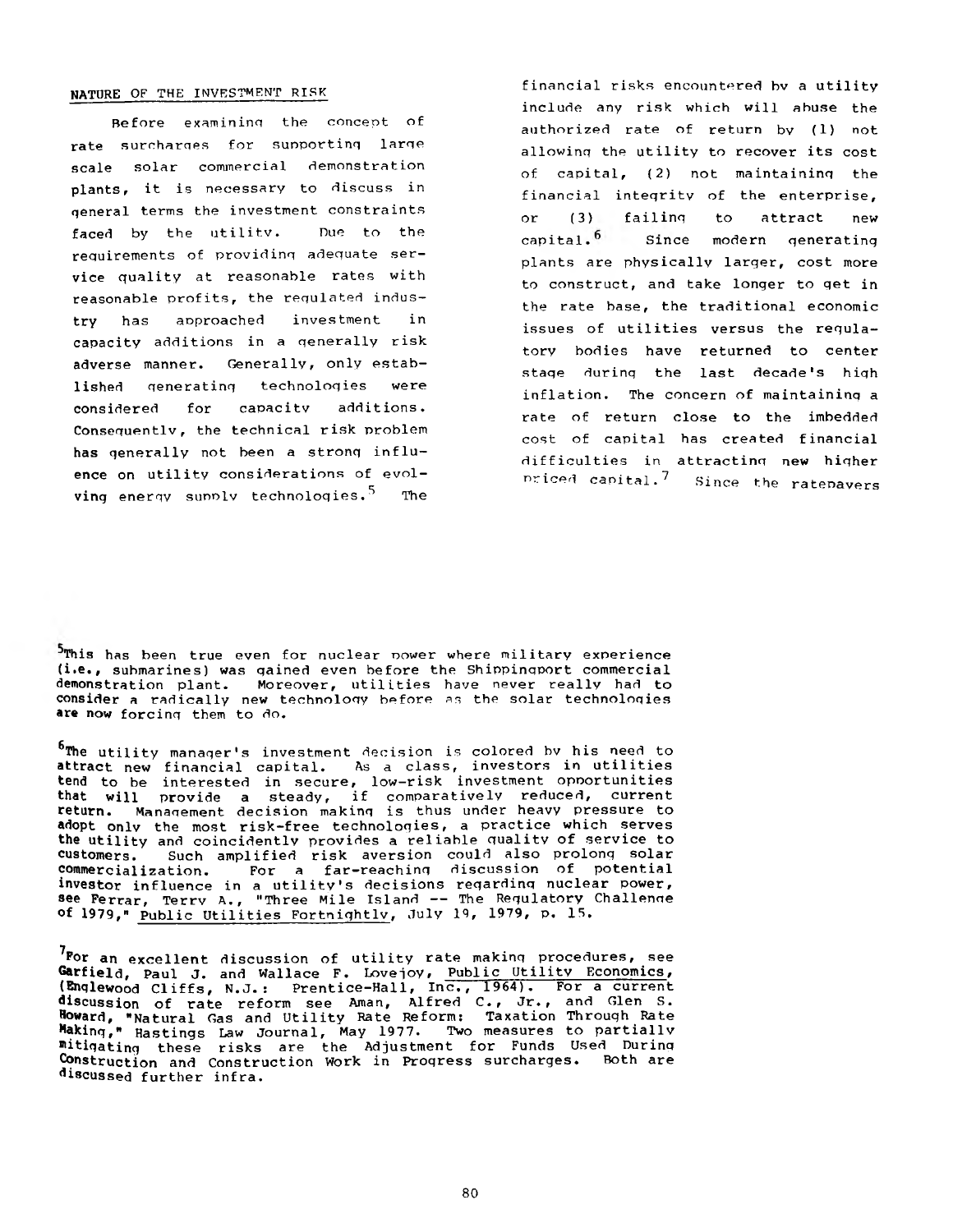**have historicallv onlv been asked to nay for investments included in the rate base once a plant is used and useful, the utility must be acutelv sensitive to 8 anv financial risks.**

**In addition to this risk adverse milieu, the utility manaqer contemplating a newer energy technology must consider various shades of technical risk. Some of these variations manifest themselves as financial risks as well. There are at least four types of technically related risks: 1) the project costs will be higher than expected; 2) the plant will generate less electricity (or natural gas) than had been expected; 3) the operations and maintenance (O&M) costs will be much higher** than projected; or 4) the plant will **fail entirely.**

**The risk that project costs will be hiqher than anticipated is familiar to utilities building bigger versions of conventional generating technologies; technical scaling-up problems frequentlv increase expenditures over the anticipated costs. The coal gasification plant proposed by the Great Plains Gasification Associates and the first commercial solar thermal electric facility will be larger than anv similar project previouslv attempted. Since previous cost data is scarce, it would be extremely optimistic not to expect some overrun. Therefore, a manager attempting to make a reasonable and prudent end-product investment decision would need a guarantee that all costs he reasonably incurred would be included in the rate base.**

The risks that the plant will gene**rate less electricitv than expected or**  $will$  have excessive O<sub>b</sub>M costs can be considered together since they deal with **operation at** less **than projected technical levels. Even** a **conventional plant mav never produce at its designed capacity factor due to a variety of engineering, design, or construction problems. Consequently, there is a very real possibilitv that a plant emplovinq first generation technology will be even more susceptible to these types of problems. In the case of the solar thermal electric plant, if less electricitv is produced, the plant will be underutilized. If the plant is part of a repowering unit, the oil or gas side will be used more, increasing the total cost of the enterprise. For a fuel saver solar thermal electric plant, the realized economics will be damaqed. Technical failure is a two-edged sword; it increases costs and decreases the return to a plant.**

**Costs may also increase through operation and (e.g., heliostat maintenance becomes a major activity), that mav onlv be mitigated by practical experience. maintenance problems Again, this is a risk**

**Finally, the prospect of complete failure is particularly worrisome when dealinq with a technology without a track record. Certainly, the loss of the plant will require substitution of**

**^Kirsten, Jack B., "The Incremental Costs of Capital and a Reasonable \*ate of Return," Public Utilities Fortnightly, July 5, 1979.**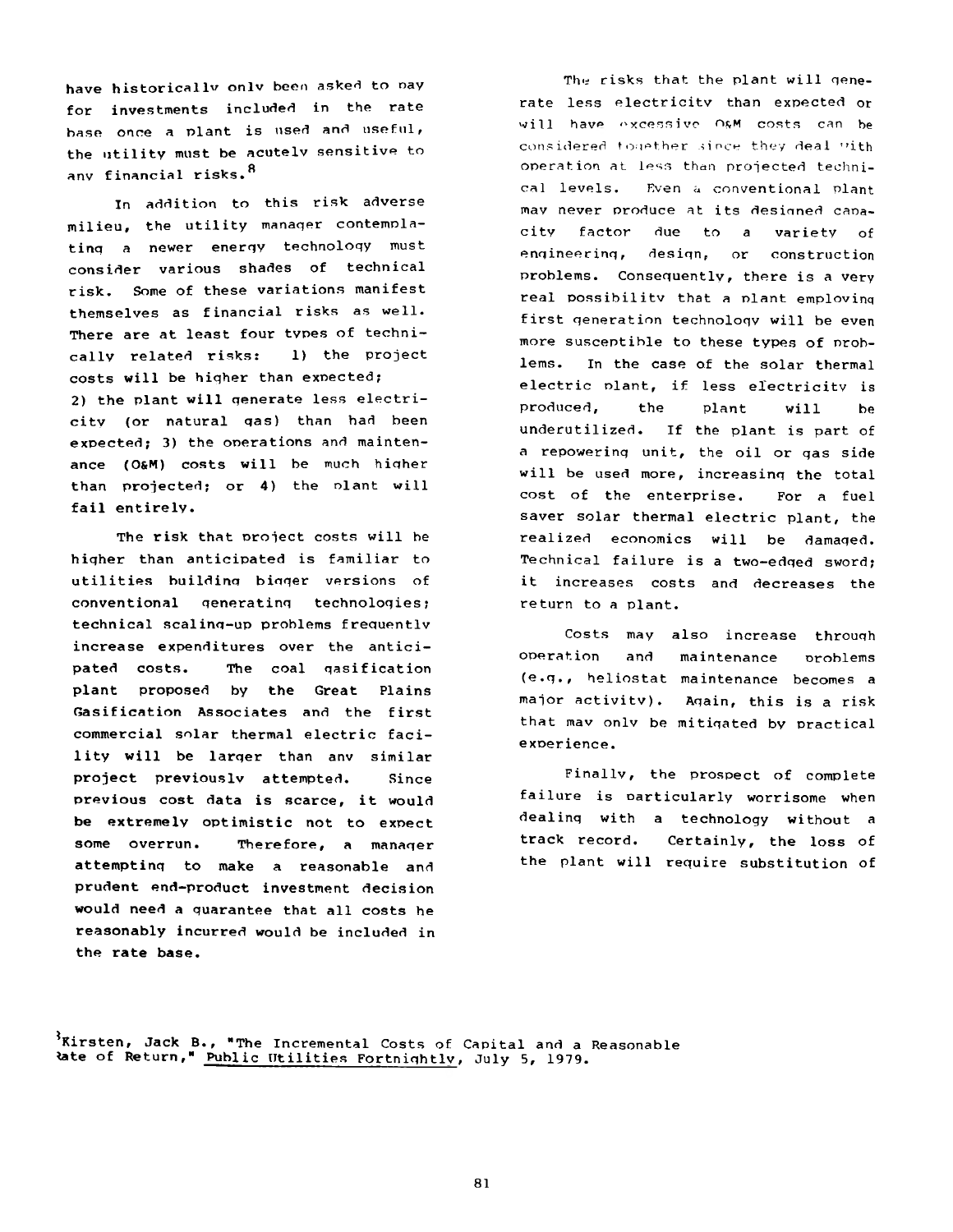**another enerqv source, most likelv the** FEDERAL REGULATORY SUPPORT **oil or qas that the repowerinq facility was displacing.9 However, a more severe loss will be the cost of carrvinq the unused assets without earninn a return. ^ This will hinder both** internal and external funds generation **if the unit cannot be returned to service. Althouqh there mav be some salvaqe value, the bulk of the nrincipal and any accrued interest must be renaid.**

**Thus, the utility manaqer needs two additional quarantees: 1) as lonq as the plant produces anv power, the entire plant will remain in the rate base; and 2) if the plant fails, the ratepayers will reimburse the utility of the capital investment loss within a reasonable**  $period of time.<sup>11</sup>$ 

**The historv of federal requlatory support of the development of alternative enerqy supolv sources has substantially paralleled the national enerqv supply requirements. The Commission's early reluctance to venture into an uncharted and, for the most part, unrecognized area of national enerqy supolv requirements has pronressed to financial and, recently, technical support of alternative enerqv sources.**

**Before the spur of the 1973 oil crisis, the Commission viewed its mandate to protect the consumer essentially**

**9 A graphic illustration of the potential for disasterous economic consequences of project failure is provided by the Three Mile Island incident, where monthly replacement power costs were estimated to be \$24 million (to be reduced to \$10 million if Unit 1 resumed operation) and monthly capital costs to be \$8 million. Testimony of** W.E. **Kuhns, Chairman of GPU Corp. , Subcommittee on Nuclear Regulation of the Senate Committee on Environmental and Public Works (April 23, 1979).**

**Actual withdrawal of a facility from the ratebase qenerally demands not only that the Plant be currently unused but also that it not be useful during the period in which the rates are to be in effect. There is considerable latitude in which a utilitv can argue that a plant is experiencing an unscheduled outaqe and is includable in the ratebase, rather than withdrawn from service. The broad general standard is that the length of time which a facility may be out of service and not removed from the ratebase depends upon the nature of the plant, the deqree to which the outaqe can be expected to occur durinq normal operation, and the certaintv with which resumption of service can be predicted. Decision and Order of the Pennsylvania Public Utilitv Comn. Concerning TMI, Docket No. 1-79040308, issued June 15, 1979. See also, Evansville v. Southern Indiana Gas & Electric Co., Ind. App. Ct., 33\$ NE2d 562 (1975). Such a withdrawal should be distinguished from rate treatment of casualty losses, which is usually done by amortizing the loss over some period of years rather than reflecting the costs in a sinqle year's rates. See e.g., Pennsylvania Public Utility Comn. v. Pennsylvania Gas & Water Co. (pa., 1975) 12 PUR 4th 165, (amortization of the costs of flood damaqe to utility plant as the result of Hurricane Agnes allowed).**

**The request for requlatory quarantees conjures up another risk, that °f the fickle nature of the regulatory body. The possibility of subsequent disapproval of a project is more distinct at the state \*®vel, particularly in those states with elected officials, than at the federal level. For a discussion of the constantly changing the Jules of the qame see, Lee, Charles H., and Thomas J. Healey, "Project inancinq of Large Scale Energy Programs," Public Utilities Eortnightlv. April 14, 1977.**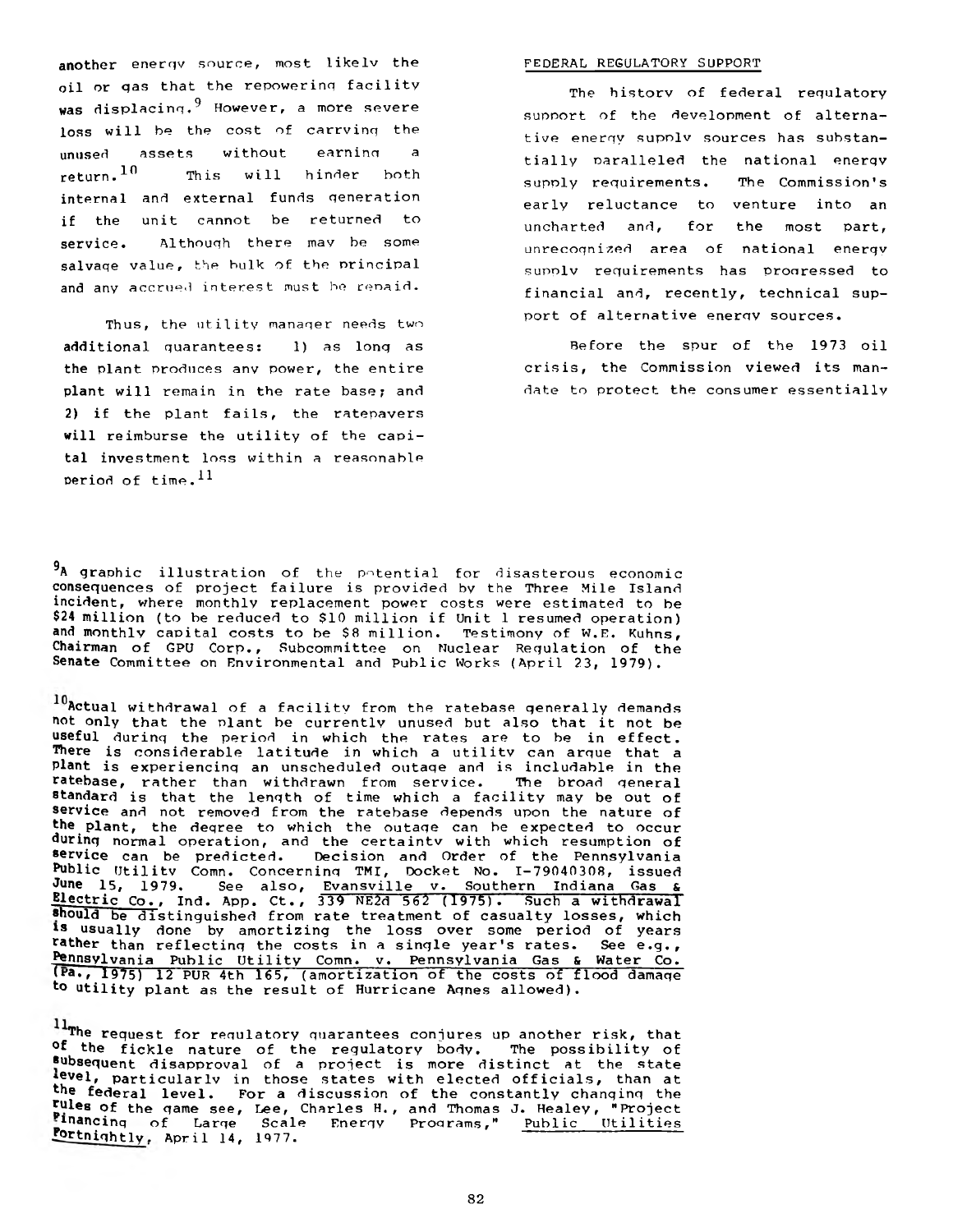**as to ensure the lowest cost enerqv to • 1 2 the ultimate consumer. However, its support of increasinqly more speculative enerqv technoloqies has changed markedly. The evolution of the Commission's perception of that mandate can he dramatical.lv traced throuqh the line of cases dealinq with the importation of liquefied natural qas to its current culmination in the Great Plains coal gasification decision.**

#### **Liquified Natural Gas**

**Early in 1970, anticipatinq a future shortfall in domestic supplies, a conglomerate of public utilities beqan searchinq for alternative sources of fuel. After considerinq a varietv of**

supplemental sources,<sup>14</sup> the conglomerate **contracted to import 1,000,000 Mcf of liquefied natural qas (LNG) per dav from Alqeria for a twenty-five year period beqinninq in 1976.^ The qas was to he used only to service existinq customers for the purpose of preventing curtailments of service.**

**Desiqn of a proper rate schedule for the imported LNG was of critical importance to the Commission. LNG has unique factors that should arguably accord it special rate treatment. First, because of its extreme volatilitv, new transportation and storage facilities have had to be developed. Second, LNG costs more to produce than conventional natural qas and must be contracted for bv its importers significantly in advance of its potential use. The advantages of LNG are that it is useful in alleviating short-term supply deficits, and, as**

13<sub>The participants included: Columbia LNG Corp., a division of</sub> **Columbia Gas System, Inc? Consolidated System LNG Corp., a division of Consolidated Natural Gas Co.; and Southern Enerqy Company, a division of Southern Natural Gas Company.**

**14 According to the findings of fact of the Administrative Law Judqe, Algerian liquefied natural qas was a more desirable supplement than natural qas from Canada, Alaska, Mexico, Nigeria, Trinidad, Venezuela or other domestic sources, gasified coal, reformed naphtha, or other feedstocks such as methanol or oil shale, or nuclear stimulated gas for a number of reasons— cost, supply, availability, etc. Footnote by the Court, Columbia LNG Coro. v. Federal Power Comn. 491 F.2d 651, 652, n .2,(5th Cir., 1974).**

**<sup>12 -</sup> The clear intent of the Federal Power Act (16 USC \$805 a) is to ensure that the Commission protects consumers aqainst excessive prices, thouqh those interests must be balanced aqainst the legitimate investor concern with the financial integrity of the company, Federal** Power Comn. v. Hope Natural Gas Co., 320 U.S. 591, 603 (1974).

**<sup>15</sup> Actual contractual arranqements were made bv the conglomerate with the El Paso Alqeria Corp., a susidiarv of El Paso Natural Gas Co., to have El Paso Alqeria purchase and transport the required amount of LNG from Societe National Sonatarch, an Algerian state-owned company.**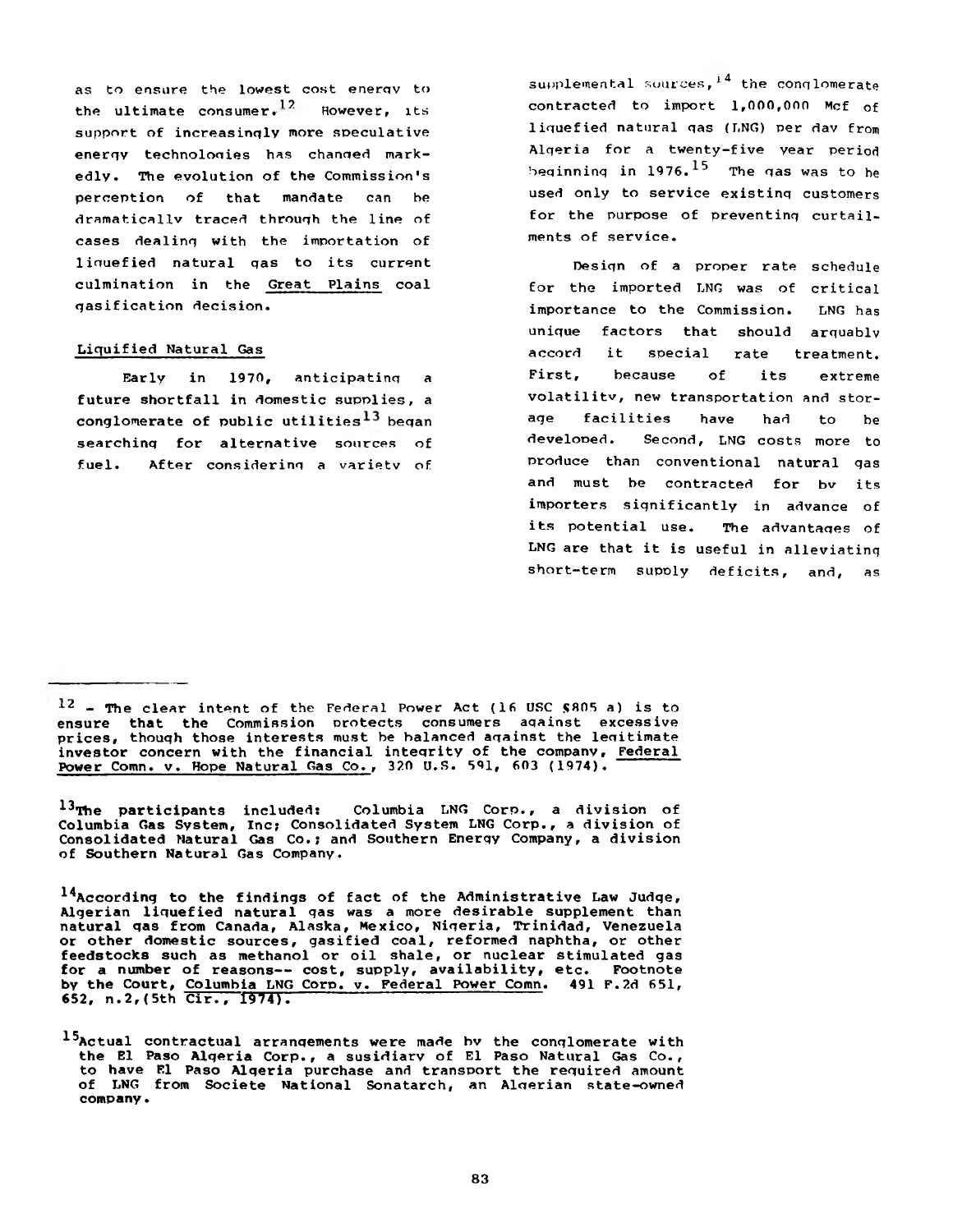**conventional** fuel prices **increase, it becomes economically more viable.**

**The issue facing the Commission was to determine which of the conglomerate's customers would be required to pay for the LNG purchases. In previous opinions, the Commission had traditionally allowed the costs of newlv discovered gas to be "rolled-in" with the existing qas. Under such a system, each customer pavs for the hiqher-priced qas pro-rata, whether or not he actually uses the new gas or remains served bv the old supply. In its initial decision rendered in 1972, the Commission did not allow rolled-in pricing but required the actual purchasers of the LNG to pay the • 1 7 incremental costs. The Commission reasoned that the conglomerate and its shareholders should take the risk of finding customers for the higher-priced LNG, and should therefore be allowed a return sufficient to encourage such an experimental undertaking. The ratepayers, the Commission announced, should not have to sustain the burden of projects that are not economically viable. As a matter of policy, the**

**Commission determined that there was an incentive for the utility to keep costs at a minimum to encourage customer purchase of LNG if incremental pricing were** employed.<sup>19</sup> The ultimate effect of the ruling was to chill the conglomerate's **desire to import LNG until the incremental price difference between LNG and conventional gas had decreased.**

**Not unexpectedly, the conglomerate appealed. Four months later, the Commission agreed that developing separate LNG rate schedules would be administratively impracticable. It ordered that rolled-in pricing be allowed at the wholesale level, but that the various state public utility commissions could force the pipeline or retail distributors to employ incremental** pricing.<sup>20</sup>

**Commissioner Brooke, in a dissent that would become a harbinger for future Commission rulings, objected vigorously to the implementation of imcremental pricing at the pipeline level. He stated in pertinent part,**

> **It (LNG) is not an incremental supply in the sense that it will be used by customers incidental to those now attached but rather that it will constitute a badly needed augmentation of dwindling domestic supplies. It will not supplment domestic gas because there is no domestic alternative.... Evolution of pricing in the natural gas industry has followed the rolled-in or averaging concept because it**

**l6As such, LNG had been traditionally viewed as meeting peak load needs.**

<sup>18</sup>**, . Id. at 1640.**

**l7In re. Columbia LNG Corp., et al. Pocket No. CP71-68, F.P.C. Opinion Number 622, 57 Federal Power Comn. Reports 1624, 1639-1640, issued June 28, 1972.**

**<sup>^</sup>Id, citinq F.P.C. v. Louisiana Power & Light Co., 406 U.S. 621 at**  $^{63}$  $(1972)$ .

**<sup>2°</sup>In re. Columbia LNG Corp. et al., Docket No. CP71-68, F.P.C. Opinion No\* 622-A, 48 Federal Power Conin'. 'Reports 723, 729-730, issued October 5\* 1972.**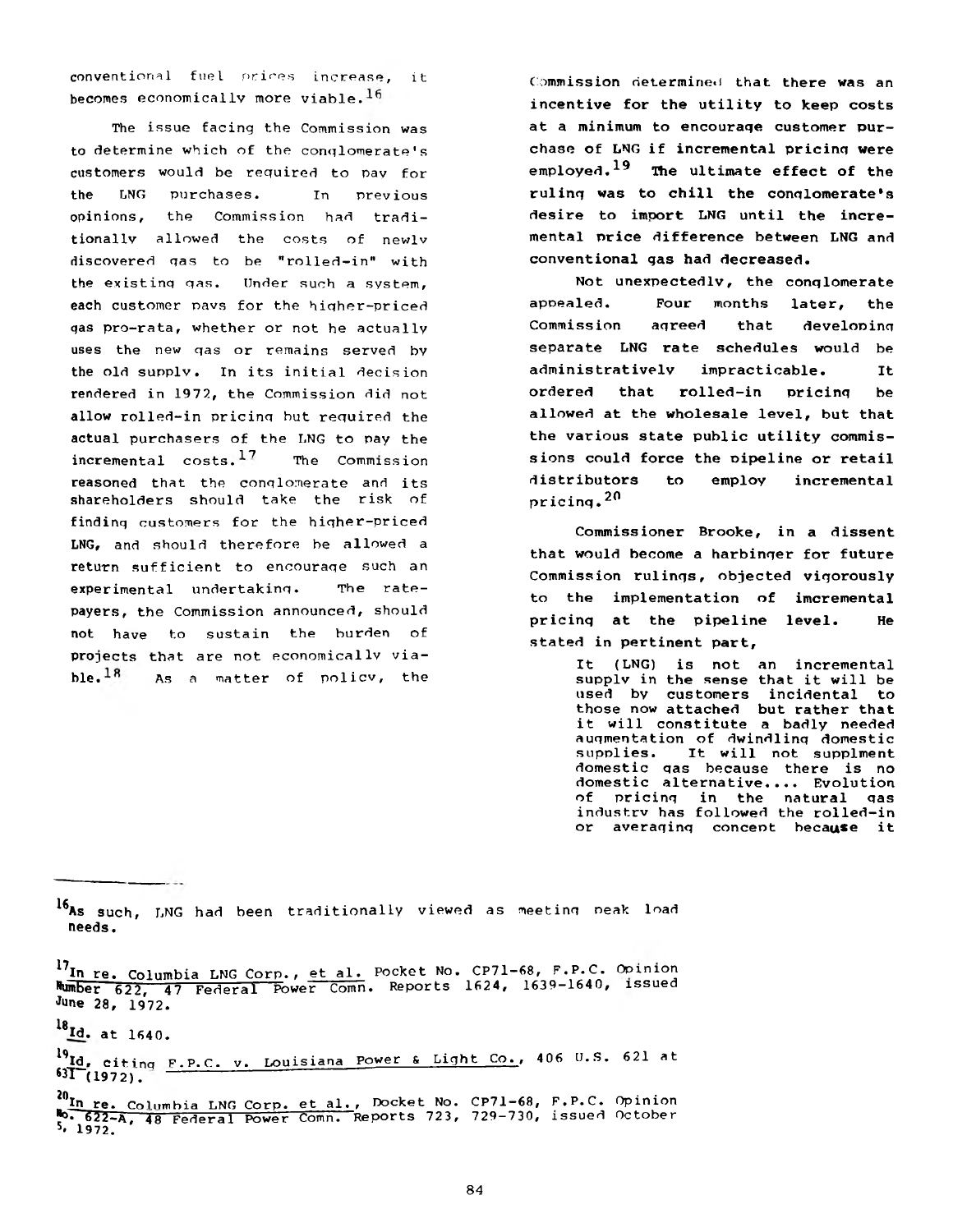**benefits all customers of any qiven system by assurinq "equal treatment for customers receiving equal service." (Battle Creek Gas Co. v. F.P.C., 281 F.2d 42 (CADC, I960)).... Consumers, to be sure, will be required to pay somewhat hiqher prices for gas on a rolledin basis, but rolled-in pricing will enable the recapture of incremental costs.... I can appreciate the arguments that incremental pricinq merits attention from a purely theoretical economic point, of view, but the practical circumstances of this case, as it has been structured to benefit consumers, certainly do not suoport any departure from accepted rolled-in pricinq methodology.... 1**

**Once more the conglomerate** appealed. The U.S. Court of Appeals for **the Fifth Circuit found the Commission's decision to emplov incremental pricinq at the pipeline level unsupported bv substantial evidence and, without reachinq the merits of the rolled-in pricinq issue, vacated the Commission's decision and remanded it back for their** further consideration.<sup>22</sup>

**The battle lines had thus been drawn on an issue that the Commission is only now beginning to resolve — who should bear the technical and financial risks of a project desiqned to suoplv enerqy by nonconventional means? On one side lined traditional economists and** **the consumer forces. Their argument that risks should be shared bv those who stand to profit from them has as its basis two substantial underpinnings. First, pricinq at the margin was necessary to restrain the utilities from spending on overly risky projects. Second, in allocating benefits to costs, those who were the direct beneficiaries of the new supply source (i.e. , its actual purchasers) should pay the higher price. Thev concluded that the risks should be borne bv the utility's shareholders, as the ultimate recipients of anticipated profit. The project sponsors opposed incremental pricing and arqued that the ultimate beneficiaries were all of the ratepayers, for everyone would benefit from a secure energy supply.**

**The turn of events in the next two years took much of the wind from the sails of the proponents of incremental pricinq. Gas prices increased, and LNG became no lonqer an exotic energy supply for low priority consumers, but a significant fraction of the conglomerate's gas reserves.23 Suddenly LNG was closer to being economically competitive with conventional gas and a critical supply source for even the highest priority**

## $^{21}$ Id at 740.

<sup>22</sup>Columbia LNG Corp. v. Federal Power Comn. 491 F.2d651, (5th Cir,<br>1974).

**2 3 During the first year of operation, Columbia estimated that LNG would represent 9.7% of total supply, Consolidated estimated it as 18.3% of its supply, and Southern estimated it as 16.9% of its total supply. Re. Columbia LNG Corp et al.. Docket Nos. CP71-6R et al. ,** Opinion No. 786, 18 PUR 4th 359, 366, issued January 21, 1977.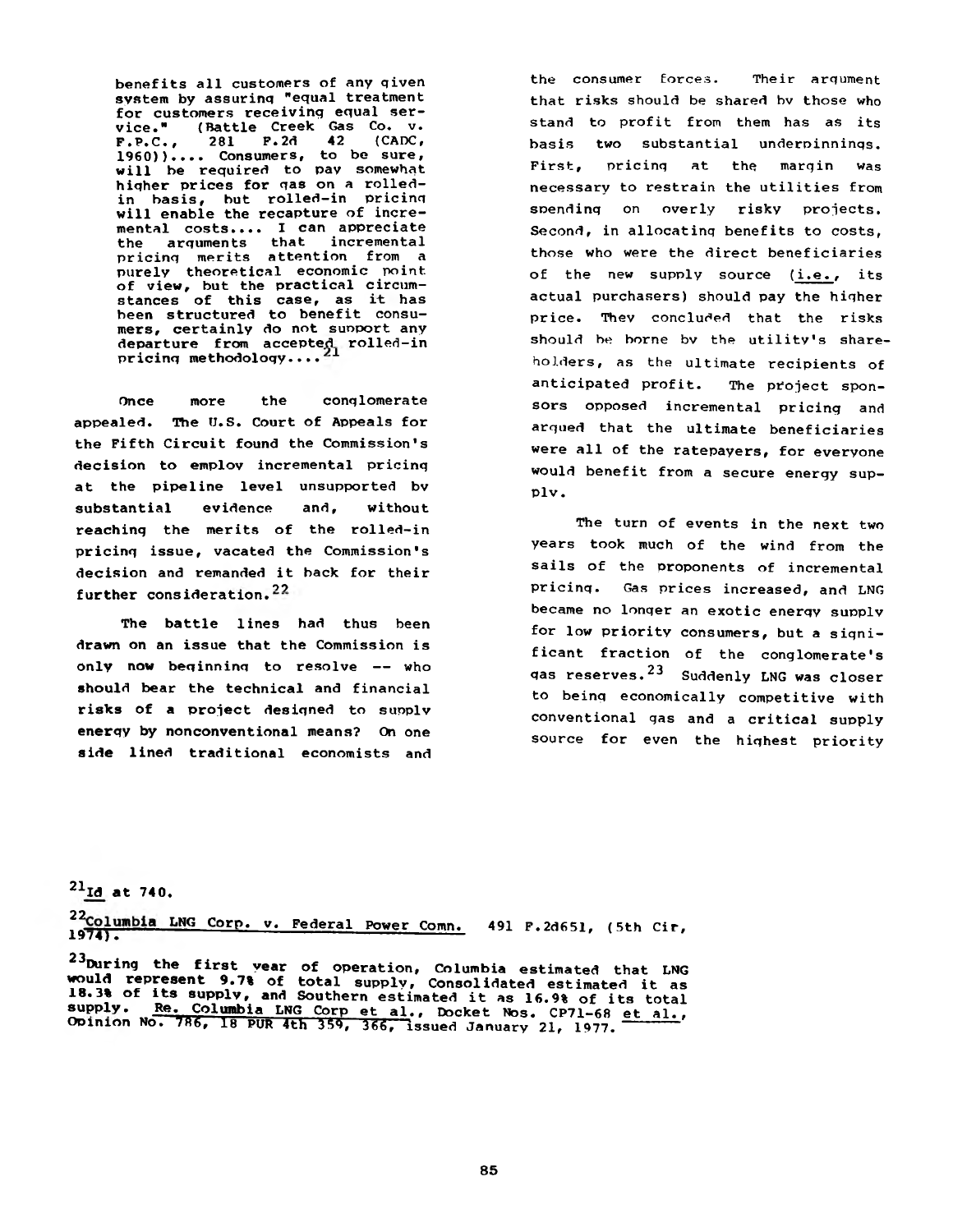**consumers. In this light, the Commission decided that proper allocation of benefits to cost required rolled-in pricinn at both the wholesale and pipeline level.24**

**At almost the same time, another group of Commissioners turned down the petition of the Trunkline LNG Co. to roll-in the prices on its LNG** imports.<sup>25</sup> The Trunkline LNG Co. peti**tioned the Commission for a rehear inn, statinq that the decision was inconsistent with the Columbia LNG decision and contrary to the qoal of encouraqinq all forms of supplemental supplies in times of enerqy shortaqes. The Commission reversed its initial rulinq and accepted Trunkline's argument, statinq that it would be inconsistent with their responsibility of consumer protection were it to, in effect, "kill the project bv usinq incremental pricinq."2^ Since that time, there has been little wavering in the Commission's readiness to supplement natural qas supply bv the use of LNG.27**

# **Federal RegiIatorv Support of Research and Development**

**Paralleling the Commission's recognition of the need to encouraqe the develooment of existinq qas supplies was a more generic realization that the enerqv mix structure could face severe supply constraints in the mid- to lonqterm. During the last several vears, the Commission has taken an increasinqlv progressive stance in encouraging companies within its jurisdiction to under**take projects which develop technologi**cal innovations or alternative energy supply sources. It has recognized that without some regulatory vehicle by which private research and development projects can be furthered, only the most risk-free technologies will be adopted**

 $^{25}$ In re. **re. Trunkline LNG Co., Docket Nos. CP74-138 et al., Opinion No.** 196, CCH Utilities Law Reports - Federal - New Matters at 111,942, **ssued April 29, 1977. The original Trunkline LNG hearinq was** ermmated **five weeks before the Columbia LNG petition was granted, " the Trunkline** decision was handed down three months after **iumbia. in re Trunkline LNG Co., Docket Nos. CP75-138 et al., Opinion No.**

**<sup>24</sup> Id. The Commission's opinion cited both increased system rey^®kility and consumer equity as reasons to employ rolled-in Pricinq. "[The] use of rolled-in pricing ensures that two otherwise similar customers will not pav radically different prices for commingled gas, merely because one happens to have been receiving the service longer than the other. Use of the rolled-in method thus serves the interest of equal treatment for customers receiving equal service." id at 368, Citing Mr. Justice Reed in Battle Creek Gas Co. ^Federal Power Comn., 281 F . 2d 42, 46. "**

<sup>196-</sup>A, CCH Utilities Law Reports - Federal - New Matters at 111,970.

<sup>27&</sup>lt;br>**Bee e.g. <u>Re. Tennessee Natural Gas Lines, Inc., Docket No. RP76-99,**</u> **(Roll of Inion No. 8, 24 PUR 4th 381, issued February 21, 1978. In Polled-in pricing granted utility on the basis that it permitted authomic operating flexibility which allowed utility to safely** •bl °ri2e **talces bv direct customers when it might not otherwise be Proto** do so if the LNG facility were not available to provide **section to high nrioritv customers).**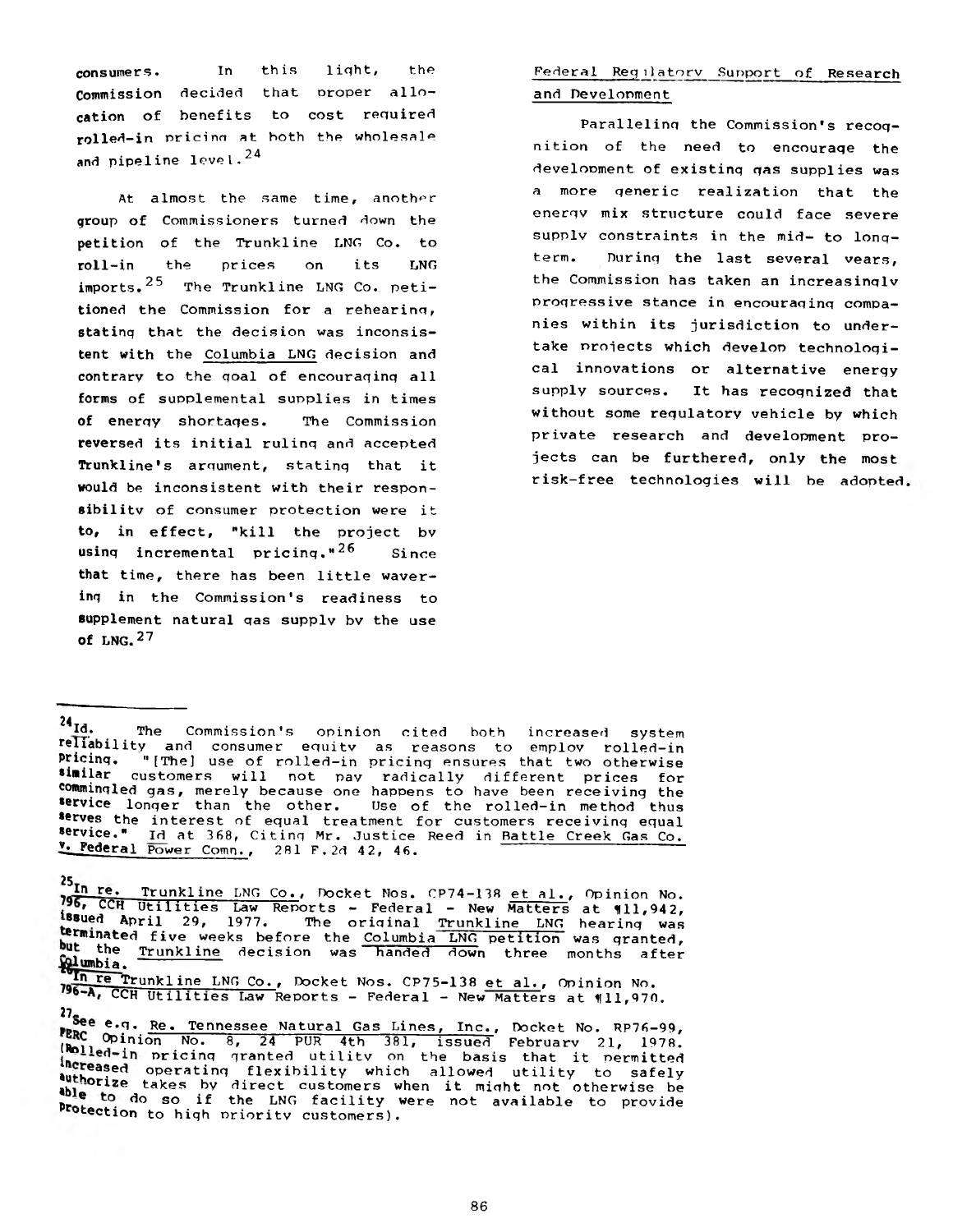The Commission's recognition of the need for significantly expanded national enerqv research and development has been enunciated in a series of requlations and administrative rulings.<sup>28</sup> Farlv Commission orders provided for changes in the uniform system of accounts for electric utility and natural gas companies by establishing a specific amount for R&D expenditures, allowed amortization of approved research and development expenditures over a period of up to five years, and allowed rate base treatment for unamortized balances.<sup>29</sup> Later assurance of advance rate treatment and continued tracking of R&D expenditures **was approved .30**

**In 1976, the Commission proposed an** important addition to its regulations. It recognized that while many energy technologies were known to be feasible on a laboratory scale, there was often considerable concern as to their economic feasibility at the commercial level. Because this uncertainty often precluded the financing for the construction of the first several commercial scale facilities, the Commission adopted a rule, Order No. 566, granting advance rate approval as RD&D expense to that portion of a unique demonstration project which would be precluded from complete financing as a normal business investment.<sup>31</sup>

Order No. 566 represents significant progress from previous Commission orders. The initial method of testing the reasonableness of RD&D projects was to examine the technical structure of each proposed project to determine whether it met a prescribed definition of **research** and develonment **and had** a **reasonable** chance of benefiting the ratepayer. The Commission recognized that such a procedure substituted the technical and research judgment of a limited Commission staff for that of the utility's technical personnel, with the potential for causing a long and costly **d e lay .**

The method adopted in Order No. 566 is to establish a set of criteria based on the planning process itself. In such an approach, an individual RD&D expenditure would be reasonable if it supported a comprehensive and integrated energy RD&D program meeting the ultimate purpose of the company to serve the ratepayers and the general public.

29 Federal Power Comn. Order No. 408, issued August 26, 1970.

**<sup>28</sup> The most r e c e n t r e g u l a t i o n on r a t e tre a tm en t o f p n m \_** *c c* **\_\_,** propounded by the Commission announced that its regulatory philosophy was to ensure that its regulation prescribe the most direct and effective means to stimulate RD&D effort. Federal Power Comn., Notice **or frequency rulemaking, Advanced Approval of Rate Treatment** 25914 <sup>21</sup> 2004 Development, issued June 23, 1976, 41 Federal Register

<sup>30</sup> Federal Power Comn. Order No. 483, "Research and Development,<br>Accounting and Reporting," Docket No. R-462, 49 FPC 1054, issued April

*alpederal Power Comn. Order No. 566, "Order Prescribing Changes in* $\frac{1}{2}$ Accounting and Rate Treatment for Research, Development, and Demonstration Expenditures," issued June 3, 1977, 42 F.R. 30150. In Order 566, the Commission expanded its definition of Eesearch and development (R&D) to include demonstration projects as well (RD&D).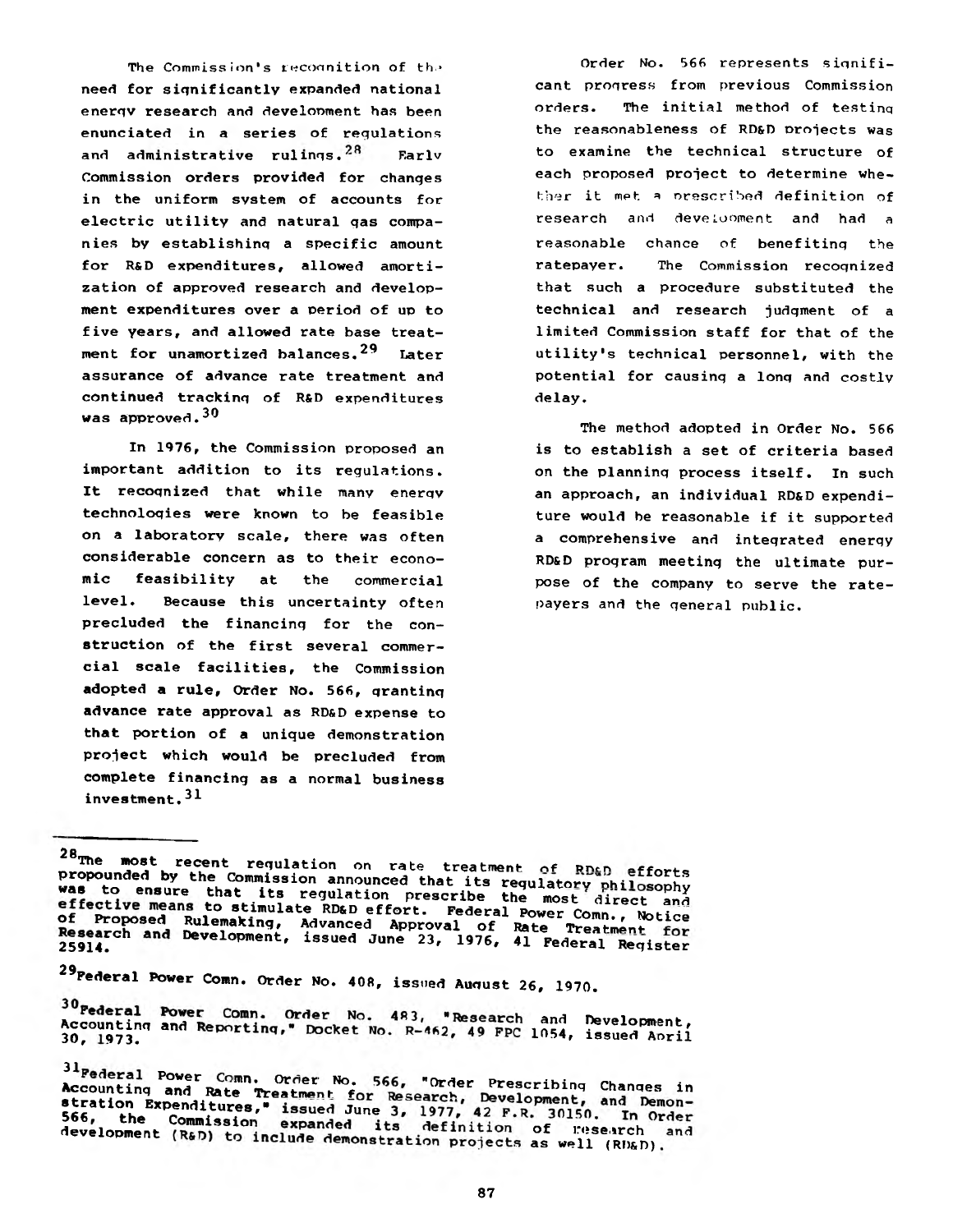**Under the provisions of Order 56 v, the Commission will judqe RD&D projects or proqrams by evidence of the followinn:**

- **1. That the RD&D objectives of the comnanv or research orqanization have been clearlv established .**
- **2. That the plan evolves from these RD&D objectives and adequatelv utilizes the viewpoints of scientific, enqineerinq, industrv, economic, consumer and environmental interests.**
- **3. That an effective mechanism exists and is used for coordinatinq the proposed research and development plan with federal RD&D proqrams and with other relevant nrivate efforts of national scope.**
- **4. That the project is well conceived and has a reasonable chance of benefitinq the ratepaver in a reasonable period of time, havinq due reqard to the basic, exploratorv or applied nature of each submitted RD&D project. 5**
- **5. That whatever achievements mav result, includinq knowledqe qained or technoloqy developed from the RD&D effort, if any, will accrue to the benefit of the sponsorinq jurisdictional companv(ies) and its/their customers.**

The Commission exoressed **a stronq preference in Order 566 that larqe scale demonstration projects applvinq for** soecial **ratebase treatment be funded by an RD&D orqanization jointlv supported by companies havinq a larqe number of ratenavers so that the impact on indivi**dual **consumers would be minimized.**

**While the Commission has not yet addressed utilitv use of solar thermal central receivers, its policy towards the use of nonconventional enerqy sources has been articulated with respect to coal qasification and liquefied natural qas (LNG). However, the proqression of the Commission's decisions is clear. Financial risks hindered LNG development but were approved. Financial risks coupled with technical uncertainty were encountered in the coal qasification decision. The technical risk of solar thermal as an untested supplv source will cause similar financial constraints. Neither line of decisions is dispositive of how the Commission will rule on a proposed solar thermal facilitv. However, the similarities of the issues to be decided, and the Commission's clear policv of furtherinq nonconventional energy research and development stronqly suqgest that treatment of solar thermal demonstration projects will parallel that of coal qasification and LNG.**

**<sup>^</sup>Federal Power Comn., Order No. 566, 41 F.R. 25914, 25916.**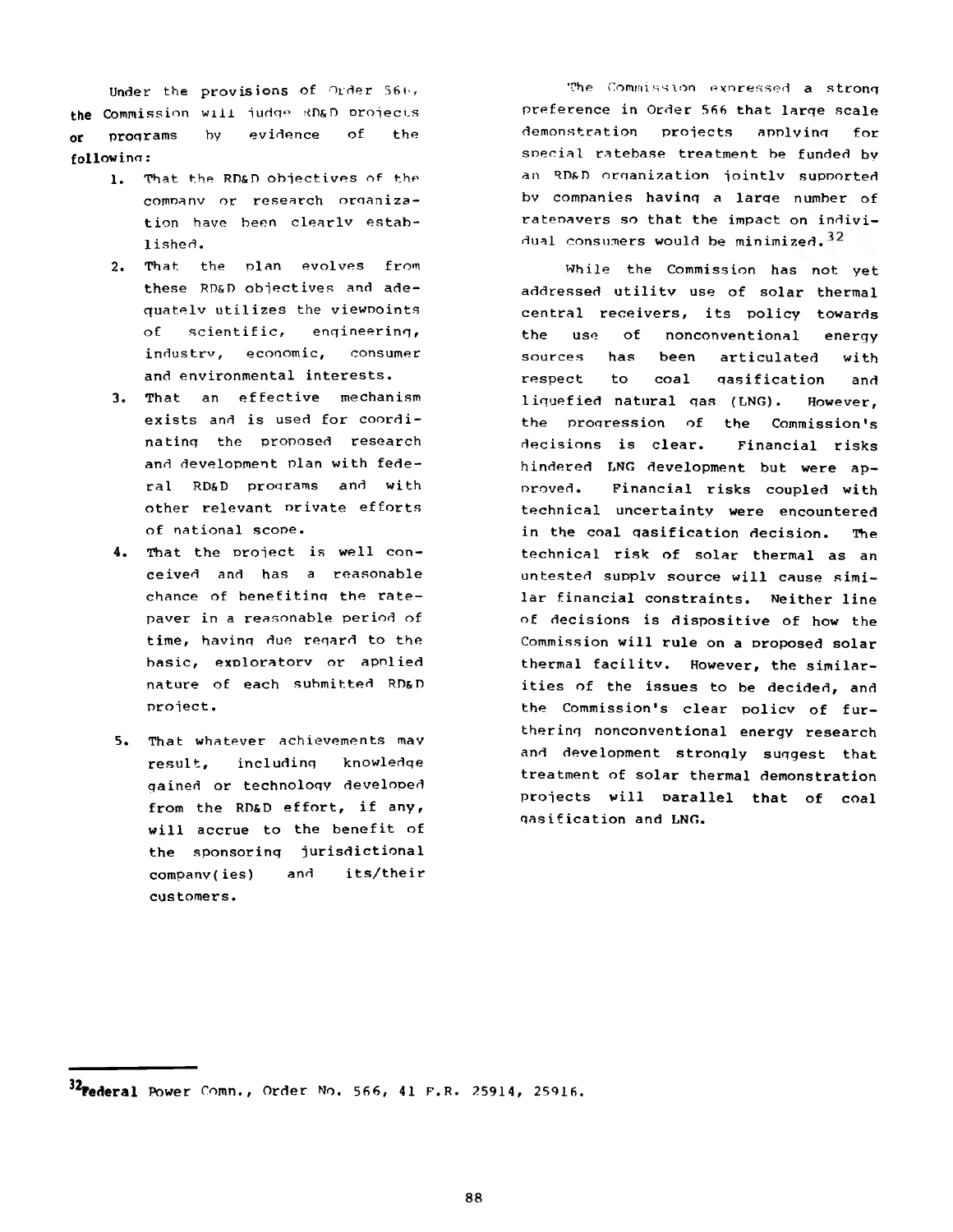**The most dramatic exemplar of the Commission's RD&D policy is the Great Plains Coal Gasification case, where the Commission approved a project designed to demonstrate the technical and commercial feasibility of convertinq coal into pipeline quality qas. The imnortance of the Great Plains decision is that it fully demonstrates the Commission's eagerness to encouraqe the private development of alternative energy sources.33 No other project had been granted the full range of financial incentives to further RD&D efforts that the Great Plains facilitv received. Tftis section of the paper will first explore the Commission's reasoning in Great Plains that substantially granted the financing package requested bv the sponsors, and second, lay the groundwork for applying similar standards for solar thermal field experiments.**

**The project sponsors, the Great Plains Coal Gasification Associates, sought to employ project financing for**

Great Plains Coal Gasification Decision **be the facility.** Project financing is **the facility, defined as,**

> **"financing of a particular economic unit in which a lender is satisfied to look initially to the cash flows and earnings of that economic unit as the source of funds from which a loan will be repaid and to the assets of the economic unit as collateral for the loan."34**

**The opportunity to segregate the project's cash flows from the sponsor's other operations allows appraisal of the credit risk of lending directly to the project. This can often be accomplished with minimum impact to the sponsor's or owner's debt capability through indirect credit arrangements. This approach is** quite common in the non-regulated indus**tries** specializing in **mineral extractive operations.** On**Ly recently has the** con**cept been proposed** for **regulated industry investments. 35**

**However, since project financing is generally used only with proven and established technologies, the economic self-sufficiency of the project was at risk. It was essential to demonstrate to the potential investors a history of reliable performance based on use of the technology at the scale contemplated. Since that was not possible, Great**

**3 4Kevitt, Peter K., Project Financing, AMR International. California, 1978. --- ---------------**

**<sup>3 3</sup>The Office of Consumer Counsel for the State of Ohio, the Public Service Commission for the State of New York, the State of Michigan and General Motors have filed an appeal of the Great Plains decision in the United States Court of Appeals for the dTC^ Circuit. No decision on that appeal has been rendered. However, the Commission has denied the appellant's application for rehearing in Great Plains,** FERC Opinion No. 69-A, Docket CP78-391 et al., issued January 21,<br>1980.

**<sup>35 . . .</sup> Project financing, using non-traditional utility financing sources, also has the added benefit of accessing investors who may be able to use the tax creidts available for recent federal energy legislation which prohibits utilities from doing so.**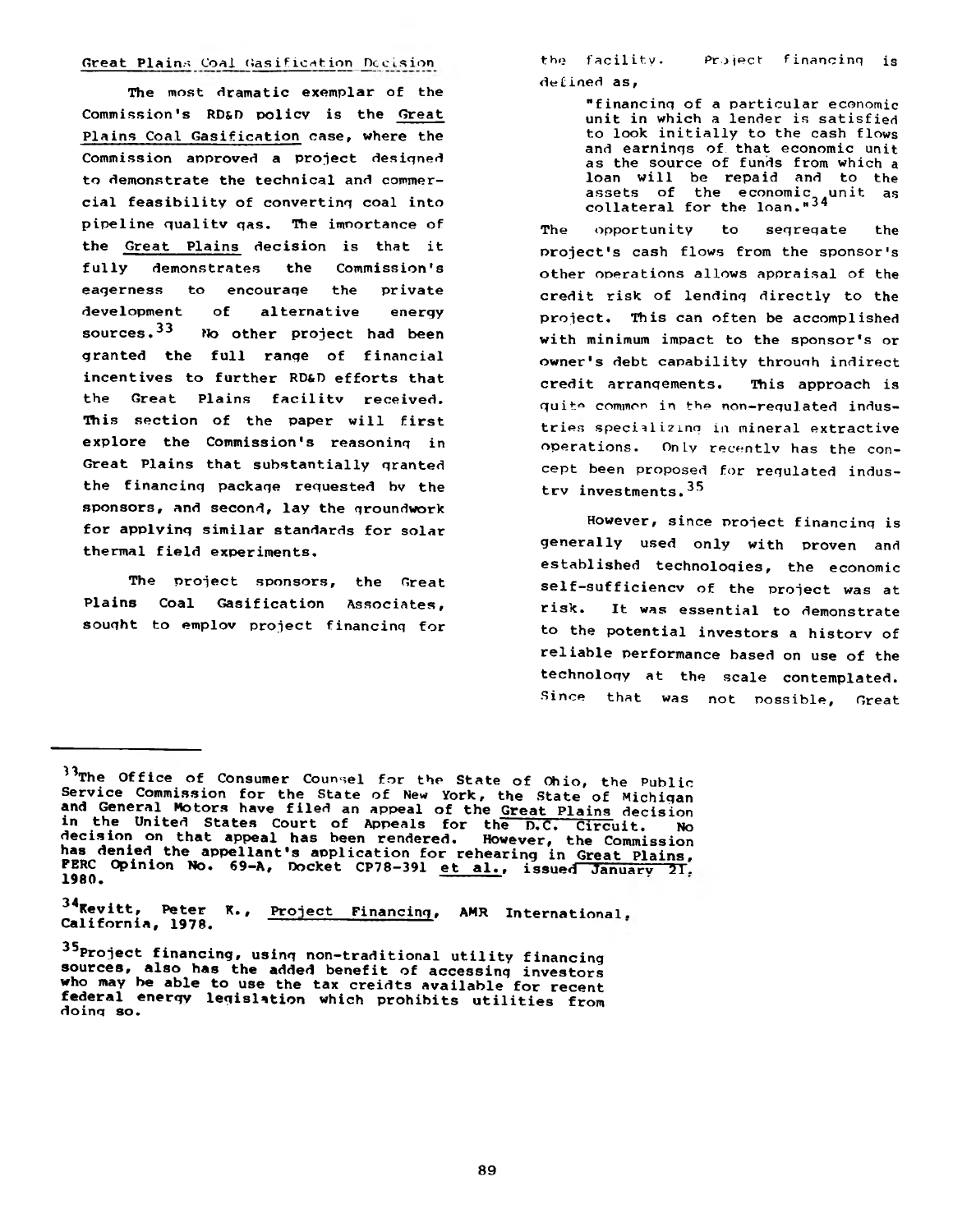Plains project necled a revenue assurance auarantee. In order to demonstrate the credit worthiness for a project financinq, the sponsors souqht to develop economic and legal linkage among the project financinq entitv, the sponsors themselves and the users of the project. Thus the sponsors souqht to structure the Great Plains project so as to allow the Commission to exercise jurisdiction and then to persuade them to allow ratepavers to quarantee the investment. <sup>6</sup>

The Commission aporoved the major **planks of the Great Plains proposal, which included a ratepayer quarantee of all debt services, rolled-in pricinq, a trackinq provision allowinq automatic recovery of all project costs, and a charqe to ratepayers coverinq debt financinq of costs durinq the construction period** (CWIP).<sup>37</sup> However, the **Commission reduced the requested return on equity from 15 to 13 percent.**

**In reachinq their decision the Commission demanded affirmative resolution of four conditions:**

- (1) Is it likely that a largescale coal qasitication industry will he needed in the near future?
- (2) Are the demonstration benefits of the specific facility proposed worth the cost of the project?
- (3) Are the specific finance and tariff proposals of the sponsors reasonable and in the public interest?
- (4) Is it reasonable for ratepayers and customers of the sponsoring companies to nav for the cost of the project and provide financial quarantees to the investors in the project?<sup>38</sup>

Because similar questions will be asked when a proposal for a solar utility is advanced, the Commission's response in Great Plains will be analyzed in some detail below.

> (1) Is it likely that a largescale qasification industry will be needed in the near future?

# 36,**Great Plains at Opinion** <sup>p</sup> . **58.**

**^Great Plains at Opinion pp. 18-19.**

<sup>37</sup>Great Plains at Opinion p. 58. With respect to the charge **coverinq** debt financing of costs during the construction **Period,** the Commission departed from its standard practice of capitalizing such costs and adding them to the rate base, **recovering** them over the life of the project as "allowance **for funds** used during construction" or AFUDC. Under the **tfODC** concept, the customers who receive the benefits of the **qas supp ly** project pay for the entire cost of the project, with benefits proportional to the amounts of gas consumed. **However,** because the Commission found that the information **generated** about the commercial, technical, institutional, where the discussion of coal gasification would benefit both current and future ratepayers, a CWIP surcharge **was allowed.** CWIP also would have the advantage of **\*preading** the costs of the project over a longer period of the to a greater number of ratepayers. Great Plains at was to a question of the advantages of WILLOW PP: 10 Comtois, Wilfred H., "Construction Work in **Progress** in the Rate Base: A Benefit to the Consumer," Public Utilities Fortnightly, Mav 8, 1980, p. 19. See also Johnson, Johnny R., "Construction Work in Progress: **Planning** for the Rate Case," <u>Public Utilities Fortnightly</u>, Awqust 2, 1979, P. 15.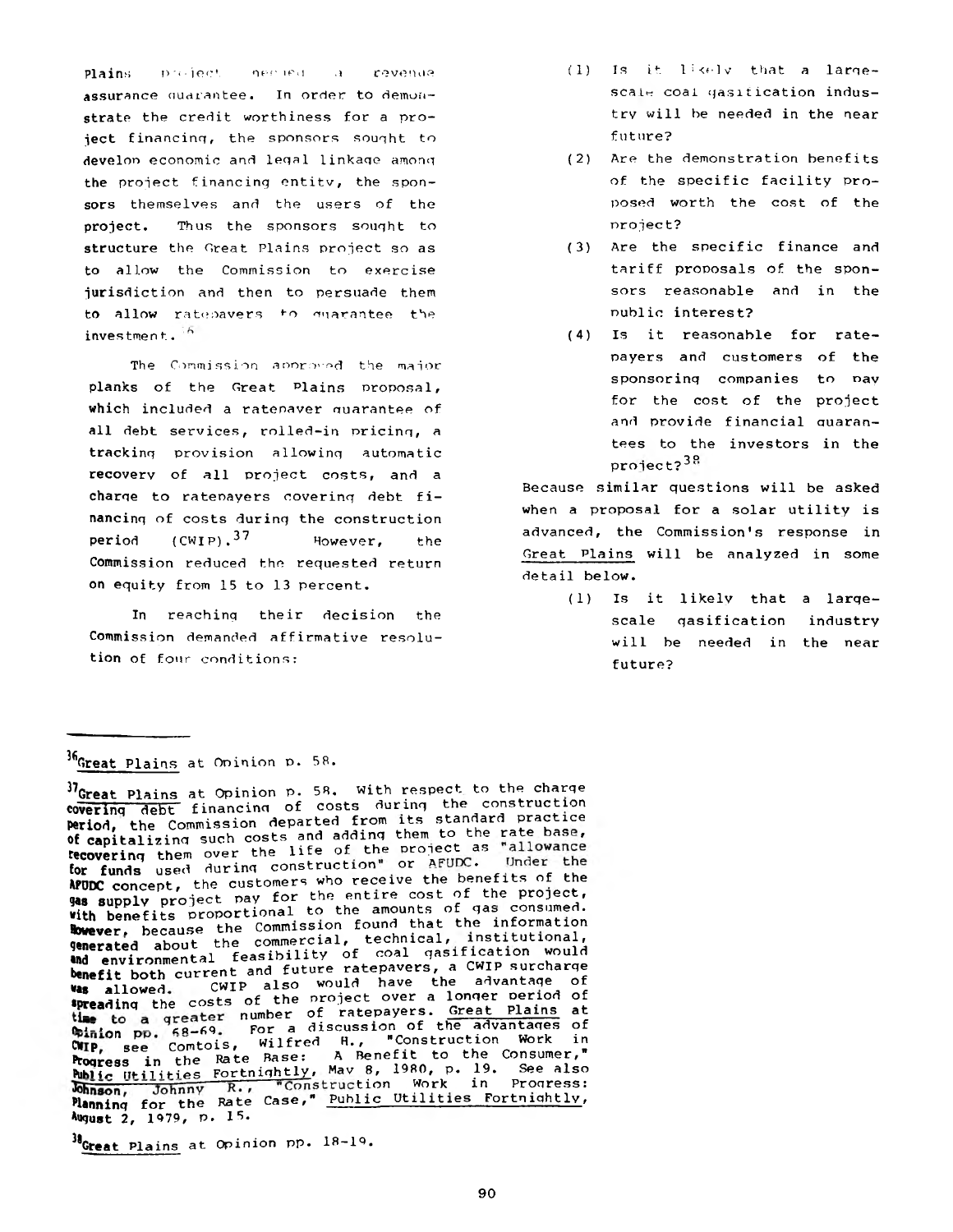**The Commission examined the current national enerqv situation in answering this question. It found that it was in the national interest "to shift from our extensive dependence on depletinq oil** and gas sources towards use of more **abundant enerqy sources such as coal, waste and renewable resources ... (and) ... in the lonqer run ... (to) transit to a solar fuel based enerqv**  $e$  conomy.<sup>439</sup> The Commission recognized **that while the proposed project would obviously not solve all of our enerqv problems, its limited qoal of evaluatinq the potential role, if anv, of coal gasification in the improvement of our enerqv situation satisfied the Commission's standards for achievinq RD&D status.**

- **(2) Are the demonstration benefits of the specific facility worth the cost of the project?**
- **(3) Are the specific finance and tariff proposals of the sponsors reasonable and in the public interest?**

**These two questions should be considered together, for a properly structured proposal which elicits a favorable response from the Commission to the second question will serve to provide a favorable answer to the third question. it will also create the setting for an affirmative response to the fourth question.40**

**The Commission qrouped the demonstration benefits of the project into three categories. The first advantage**

**to the Great Plains project is that it would allow the financial community, government planners, and the gas industry to better assess the economic and technical feasibility of producing high-Btu qas from coal. The Commission found that the uncertainties facing the development of a coal qasification industry, particularly construction** costs and plant efficiency, could only **be resolved through a commercialized demonstration project. It anticipated that at least three kinds of novel technical data would be obtained from the project: the various components of the plant were to be assembled in a particular sequence for the first time; the technologv was to be used in a unique manner; and the sizes of some of the components were to be larger than had been used commercial! elsewhere.^**

**The Commission found that the second advantage to the project was that information about the regulatory and governmental approval processes on the federal, state, and local levels could be gleaned. Institutional barriers to commercialization would be identified for future sponsors, and a predicate for possible requlatorv chanqe would be established.42**

**Finally, the project was anticipated to provide a wealth of data on environmental and socioeconomic**

**<sup>39</sup>Great Plains at Opinion PP. 19-20.**

**a.nalysis was used in Zipp, Joel** Great Plains Coal Gasification Decision on a Coal<br>Industry **Plains** Coal Gasification Decision on a Coal **Industry, Public Utilities Fortnightly, m, 8, 1980, p. 33. on a Coal Gas**

**Great Plains at Opinion pp. 25-30.**

**<sup>42</sup>Great Plains at Opinion pp. 30-31.**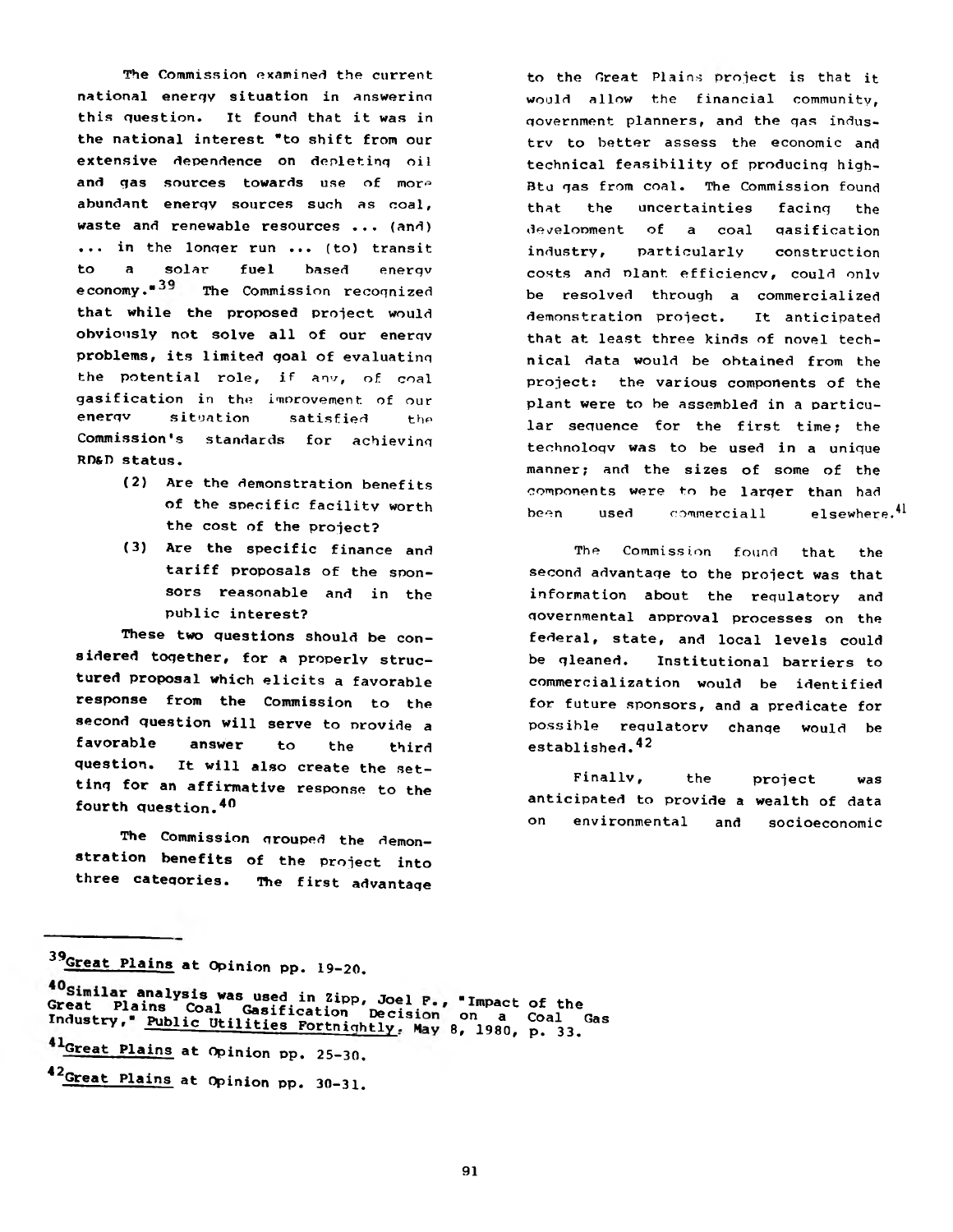**impacts of coal qasification facilities, aqain clearinq the way for future sponsors.4^ In sum, the Commission found that the primary benefit of the project was information, not simply additional amounts of enerqv. As such, the Commission concluded that the project qualified as a commercial demonstration facility under FERC Order 566.44**

> **(4) Is it reasonable for the ratepayers and customers of the sponsorinq companies to pav for the cost of the project and provide the requisite financial quarantees to the investors in the project?**

**The final question demands resolution of a more fundamental issue first: if an RD&D project is deemed necessary to fulfill certain national enerqy policy qoals, should the ratepayers or the taxpayers finance the facility? The answer to that question is critical to the future of central receiver field experiments.**

**Roth sides offered persuasive arquments. Consumer qroups arqued that it would be inequitable to have a minority of natural qas consumers pav all the** costs **of** the project, **while the benefits of learninq the economic and technical feasibility of manufacturinq and marketing coal qas or solar-qenerated electricitv would inure to the nation as a whole. National benefits, they submitted, should be paid for from national coffers.**

**The Commission justified passinq throuqh the costs of the Great Plains project to the rateDavers by advocatinq two complementary philosophies. Neither group disputed the initial premise of the Commission, that the goal of requlatorv pricinq should be to achieve a** matching of benefits to cost.<sup>45</sup> The **Commission found that consumers receive distinct benefits from the facility that transcend the indirect benefits received by the nation as a whole: 1) the qas produced would go directlv to the consumer, and 2) because the total quantity of gas available to the system is increased, system operating reliability is enhanced by allowing customer takes at times it miqht not otherwise be able to because of the need to protect the supplies of high-priority customers.46 The Commission also reiterated its stance that more avenues of research are likely to be explored if research is decentralized and innovations undertaken by many firms.4^**

**46- Great Plains at Opinion p. 41.**

**<sup>^</sup>Great Plains at Opinion p. 31.**

**<sup>^</sup>Great Plains at Opinion p. 48.**

**<sup>^</sup>Great Plains at Opinion p. 41. Garfield and Lovejov, oo. cit.** That policy was derived in a major part from the Supreme **court's rulinq in Federal Power Comn. v. Hope Natural Gas Co., 320 U.S. 591 (1944T- An extensive discussion of similar policy Questions relating to the Three Mile Island incident can be found in Avery, Georqe A., "The Costs of Nuclear Accidents and Abandonments in Rate Making," Public Utilities Fortnightly, Member 8, 1979, p. 17. See also Ferrar, Terry A., op. cit.**

**<sup>4</sup>VGreat Plains at Opinion p. 44.**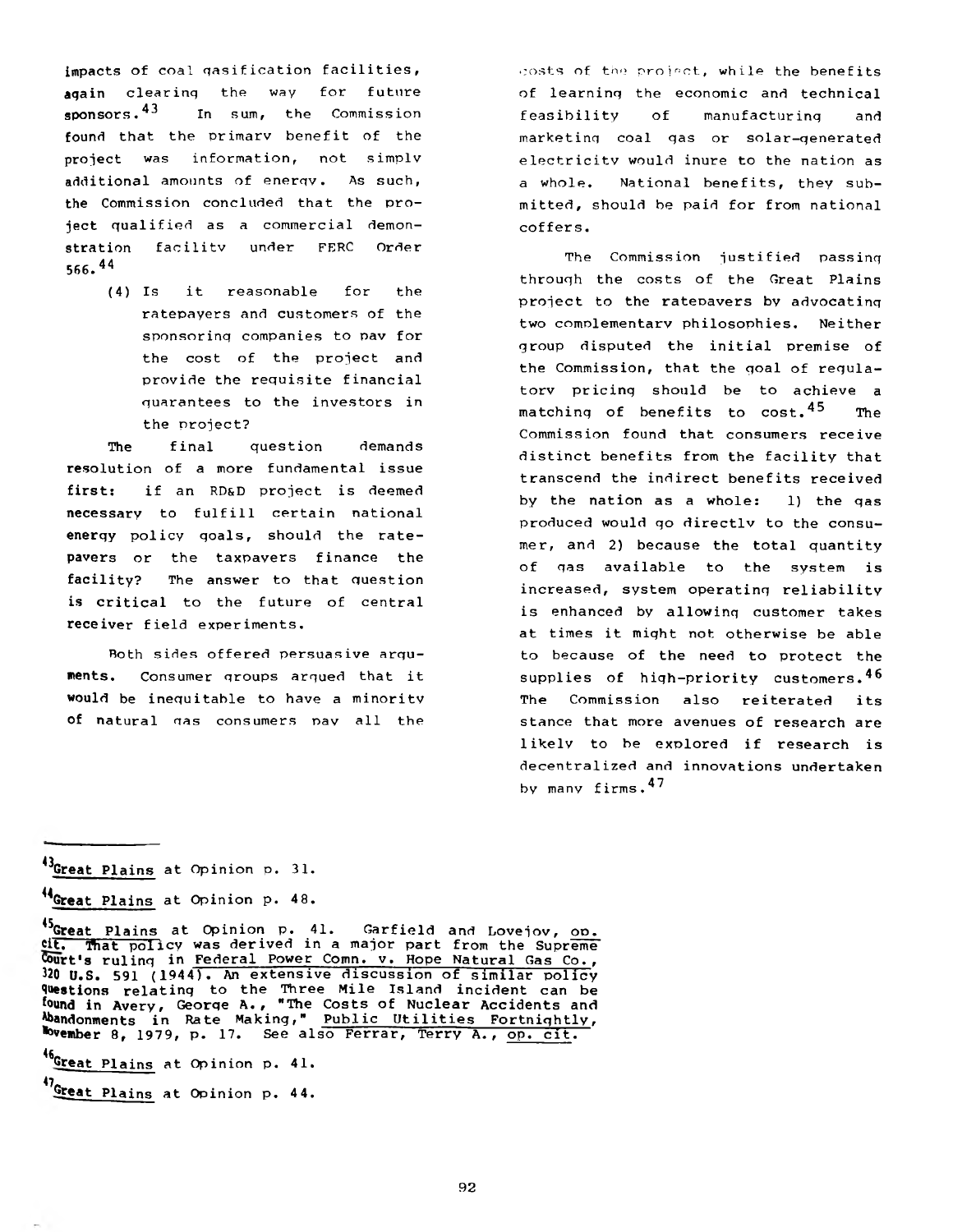**The specific question addressed by the Commission of whether it is reasonable to have the ratepayers and customers of the sponsorinq companies pay for and quarantee an RD&D project can now be discussed. Rather than requiring an idealistic sort of equity bv attemptinq to quantify the indirect benefits received bv non-purchasers, the Commission established the followinq test for rateoaver financinq of RD&D projects: is there a sufficient sharing of the risks and responsibilities that no sinqle customer will be required to bear unreasonable costs or risks? Althouqh the Commission stated that wider sponsorship of the project would have been preferable, it approved the proposed allocation of costs amonq the customers of the five sponsors, a qroup which included consumers of approximately one-third of the nation's interstate qas. The increase in the cost of qas of 2.6 cents per Mcf (and as much as 6.0-8.5 cents per Mcf if the project failed immediately after its construction) was found not to lav an onerous burden on the individual con-49 suraer. '**

# **Potential Application For Solar Thermal Field Experiments**

**While the previous discussion necessarily focused on Commission rulinqs on other sources of alternative energies, similar reasoning can be applied to the potential for rate \***

**restructuring to encnuraqe solar thermal RD&D efforts. In this section we will pose redundant questions to those determining the Great Plains decision to analyze the potential of a similar approach for utility use of solar central receivers.**

> **(1) Is it likely that a large-scale solar thermal industry will be needed in the near future?**

**The Domestic Policy Review of solar enerqv concluded that solar enerqy offers numerous important advantages over competing technoloqies, amonq them oil displacement and environmental** compatibility.<sup>50</sup> Solar thermal applica**tions were given the objective of supplying three quads of the national enerqv demand by the year 2000.51 The critical nature of solar thermal enerqv to achieving the nation's energy objectives certainly meets the criteria suggested by the Commission for furthering proposed demonstration projects.**

- **(2) Are the demonstration benefits of the specific facility worth the cost of the project?**
- **(3) Are the specific finance and tariff proposals reasonable and in the public interest?**

**The need for a solar thermal demonstration project is critical to the future of the industry. A survey of**

**<sup>\*8</sup>Great Plains at Opinion p. 18.**

**<sup>\*9</sup>Great Plains at Opinion pp. 46-47.**

**<sup>^</sup>Domestic Policy Review of Solar Energy, a Response Memorandum to the President of the United States, printed 5v U.S. Department of Energy, February 1979, p. iii.**

**<sup>■^</sup>Solar thermal qoals for the year 2000 are: 4 quads thermal electric and 2.6 quads for industrial process heat and agriculture. U.S. Department of Enerqy, Division of Central** Solar Technology, Solar Thermal Branch, Solar Thermal Program **Multiyear Plan, August 28, 1979, Washington, D.C.**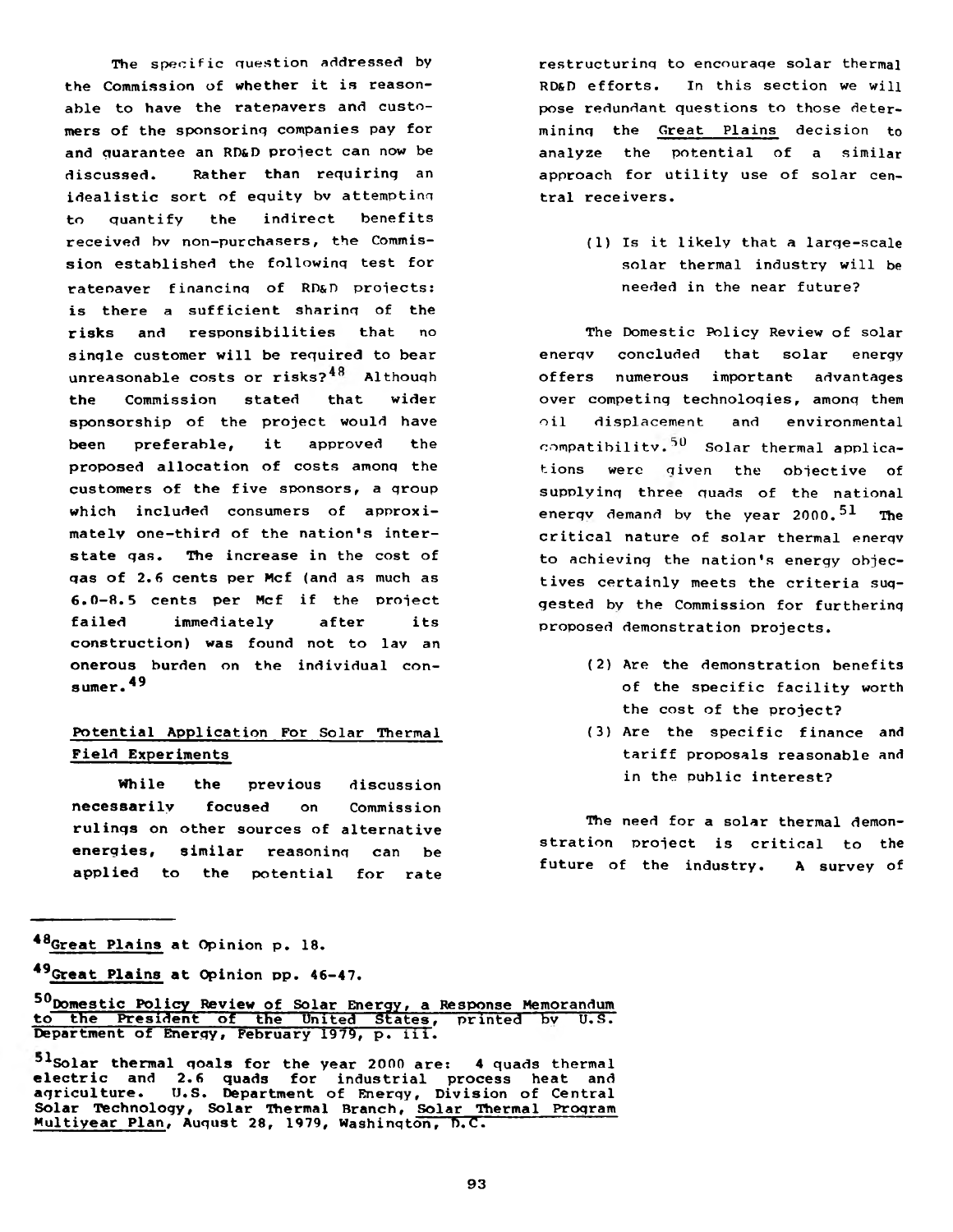utility views on the meed for solar demonstration projects comnleted earlier this vear concluded that large-scale operatinq and reliability data are necessarv nrerenuisites for utilitv commitment to the solar central receiver concept as a viable alternative.<sup>52</sup> The studv found that demonstration at 50 MWe or larqer for two or four vears would largely satisfy those needs. Moreover, the utilities felt that the demonstration projects ought to be utilitv operated rather than government controlled to insure project credibility.

The need for solar thermal field experiments havinq been demonstrated, similar analysis as to the reasonableness of the specific finance and tariff proposals can not be applied. Clearlv, a customer nrouo far larqer than the actual customers of the plant benefits from its installation. Total electricity available and system reliability are increased, thereby providing benefits for all of the utility's Such an allocation fits Commission's customers. foursquare in the definition of allowable RD&D rate treatment.

 $(4)$  Is it reasonable for the ratepayers and customers of the sponsoring companies to pay for the cost of the project and provide the requisite financial quarantees to the investor in the solar thermal project?

Electric utility rates are structured under the same general philosophy as those for gas; that is, those who receive the benefits from the facility ought to bear its financial burden. The separate and distinct benefit received bv the customers of the sponsoring utilities parallel those of the Great Plains customers: the power produced by the central receiver installation would go to the consumers and system reliability would consequently be increased.

To meet the Commission's test of having sufficient risk sharing such that no customer would bear unreasonable costs, a solar thermal field experiment would have to be broadly sponsored. A consortium of companies would probablv require interconnect capability to the central receiver facility (either wheeled or direct) in order to

<sup>52</sup>Fish, M.J., op. cit. The utilities viewed the successful **operation** of the Barstow pilot plant as essential to the devel**opment** and acceptance of the solar central receiver concept. **Extended delay or cancellation of the Barstow project was seen as very detrimental because:** 1) the availability of design, **Perform ance ,** and operating information required for a utilitv to consider the technology would be postponed, and 2) more **significantly, Barstow would become a highly visible example of** the lack of a clear government commitment in developing<br>**tenewables, and particularly solar, as a viable power renewables,** and particularly solar, as a °roduction option.